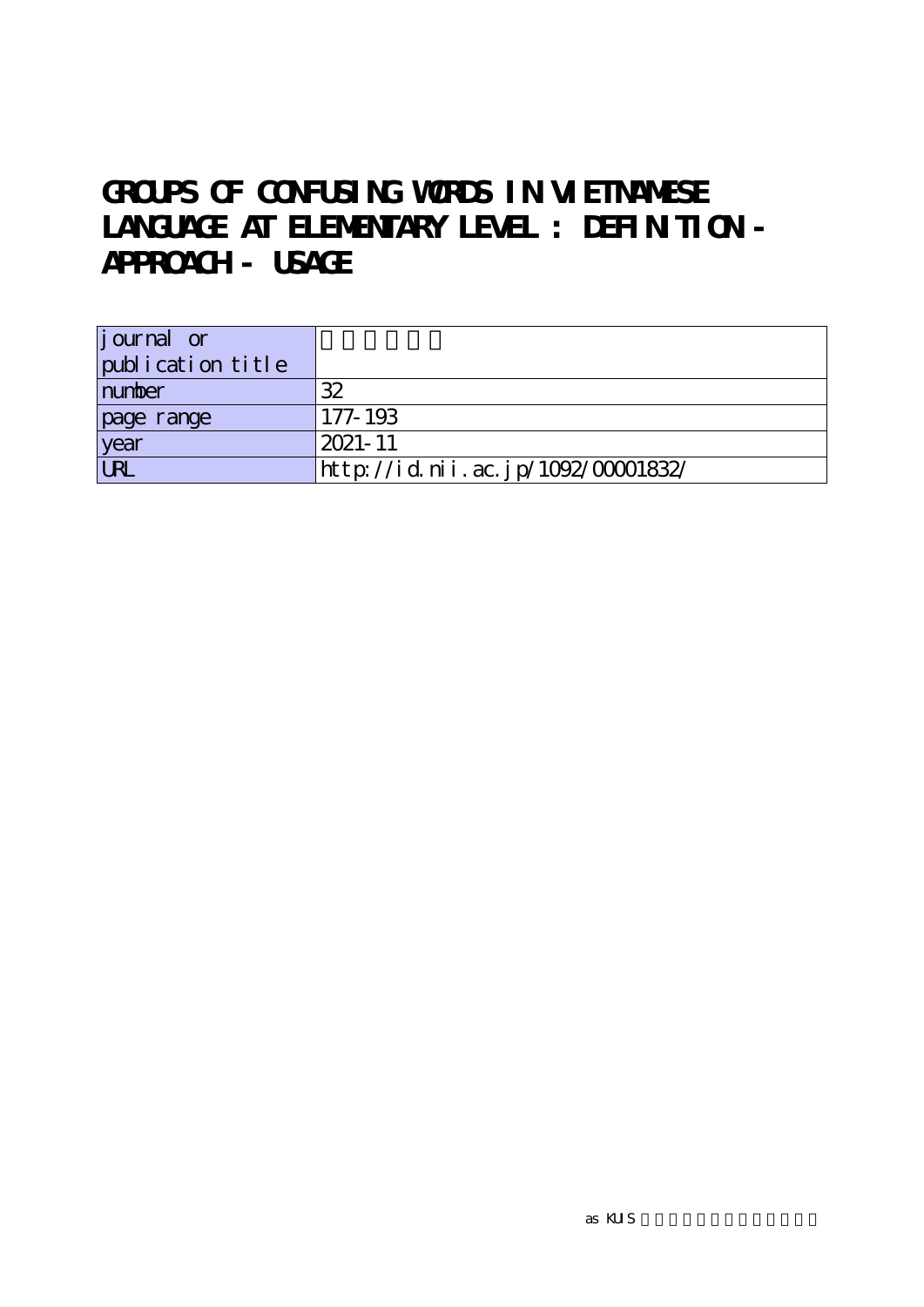# **GROUPS OF CONFUSING WORDS IN VIETNAMESE LANGUAGE AT ELEMENTARY LEVEL: DEFINITION - APPROACH - USAGE**

## **Trần Trọng Giảng**

#### **Abstract**

In any language, there are groups of similar words, within which are hidden different layers of semantics. In other words, their distinction is so subtle that while native speakers may use them correctly, they can rarely explain the difference between them.

This paper outlines the meanings, approach to, and application of words with similar semantic forms (specifically *cả/tất cả*, *các/những,* and *còn/vẫn*) which can easily cause confusion for students when speaking or writing. The paper also delivers specific examples to help students access these words more easily and use them in a clear, meaningful, and natural way.

#### **I. Introduction**

In the grammatical system of a language, vocabulary occupies the most important position: the richest resource, but also the most difficult part for language learners (when speaking and writing) to use correctly. Vocabulary is not a constant part of language; it is always fluctuating. And because vocabulary always has a direct connection with the reality of life and human perception, the use of words by each person is subjective, and there are different opinions in terms of meaning and usage. In order to give a word a specific meaning, it is necessary to put it in a certain context and position according to the grammatical arrangement of the sentence, while also determining what part of speech it is in that particular context. The traditional way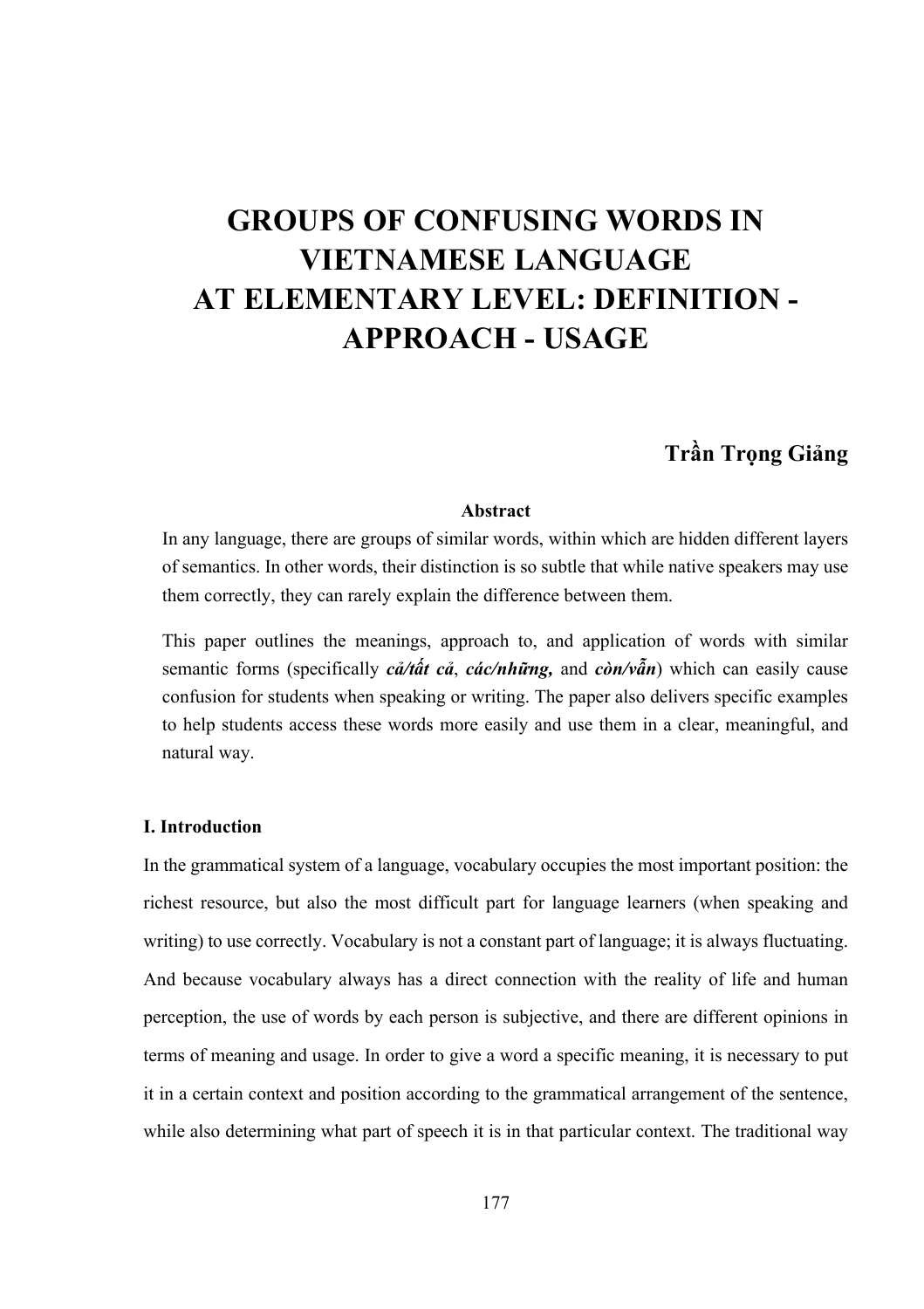of teaching helps learners and users to perceive words in a simpler and more specific way. Based on identification and analysis of these groups of confusing words, we would like to offer some solutions for choosing the correct word from the following three pairs of confusing words: *cả/tất cả* to indicate the meaning "all, whole, including everyone, everything"; *các/những* to express the idea of plurality; and *còn/vẫn* to indicate an action or a state which is continuing.

These are groups of words with very close meanings. Theoretically, of course, these pairs cannot be considered exact synonyms, but native speakers are able to choose the best word for their intentions without having to consider the nuanced differences between them. Indeed, they may not even be able to explain that nuance.

In this paper, the meanings of these words are from (1) Hoàng Phê (Ed), Useful Vietnamese Language Dictionary, 2017, Vietnam Lexicography Center; (2) Nguyễn Văn Huệ (Ed), 2001, Dictionary of Basic Vietnamese Grammar, and (3) Long Điền Nguyễn Văn Minh, 1950, Purified Meaning Vietnamese Language Dictionary. Other meanings of the words "*cả*/*tất cả*"; "*các/những*" and "*còn/vẫn*" as given in other Vietnamese dictionaries are not mentioned in this article. The reason we do not include other meanings of these words here is because the scope of this article is for students at an elementary level to refer to and use (the end of the Vietnamese Textbook I & II, Tran Trong Giang (Ed)). The range of nuance of these words in their vocabulary comprises only their most basic meanings, or the main meanings of the words.

#### **II. Confusing words - Definition - Approach - Usage**

- **2.1. Group** *các / những*: Both express the idea of plurality.
- 2.1.1. *Các* Definition Approach Usage
- 2.1.1.1. Definition and part of speech of *các*
- a. According to Hoang Phe, 2017, Vietnamese Language Dictionary, *các* is a noun which is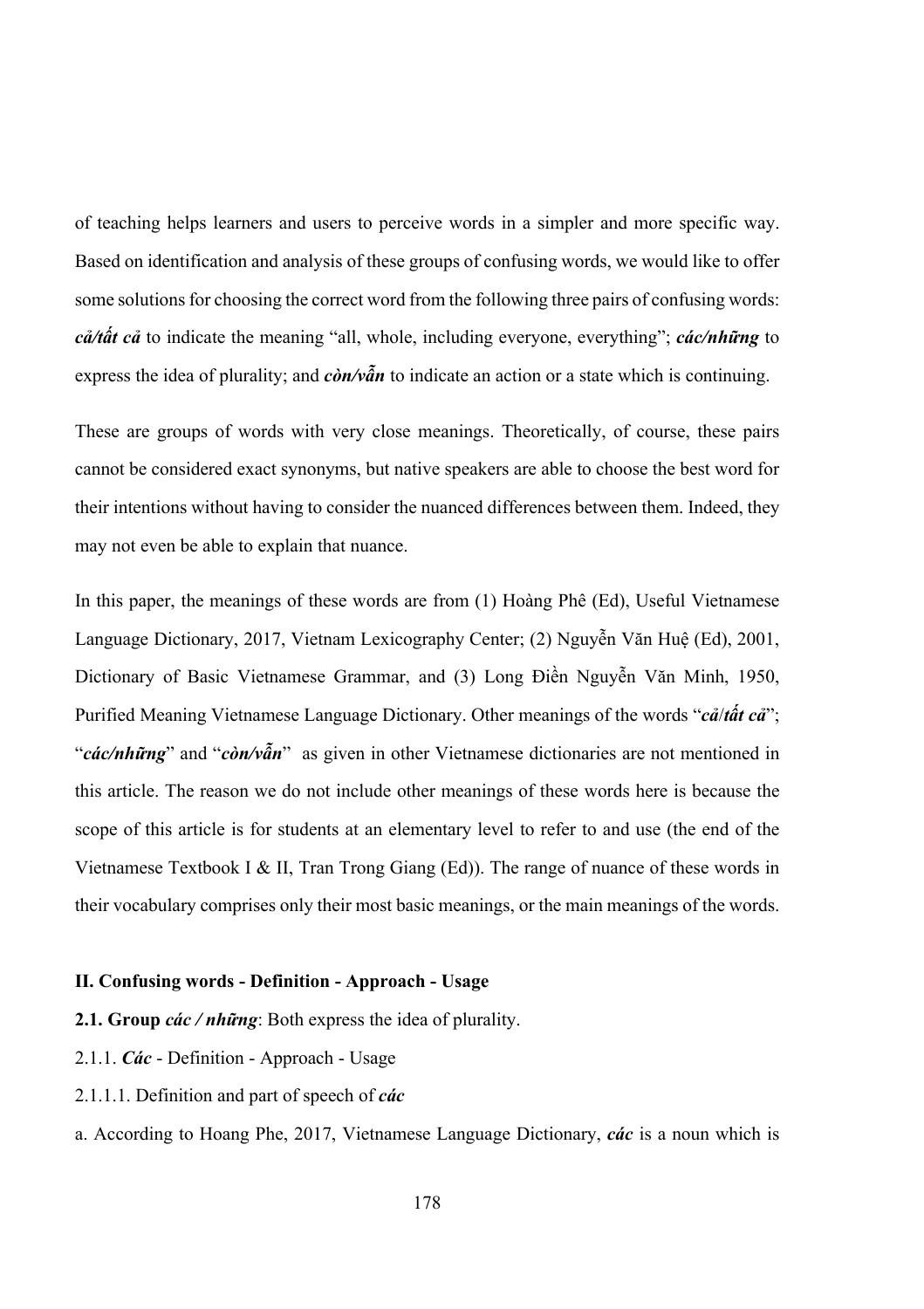used to indicate an identified plural noun, which refers to all the items we want to talk about. (Page 69).

Example: (1) *Các ngày trong tuần*

- All the days in a week

- (2) *Các nước trên thế giới*.
	- All the countries in the world

b. According to Nguyen Van Hue, 2001, Dictionary of Basic Vietnamese Grammar, *các* is an article which is used to indicate the whole defined group. (Page 24)

Example: (3) *Các bạn đang sống ở đâu?*

- Where are you (plural) living now?

(4) *Tất cả các ngôi nhà ở đây đều được xây từ trước năm 1930.*

- All these houses here were built before 1930.

2.1.1.2. Approach and usage of *các*

We would assert that *các* is a quantifier which is used before a noun or noun phrase to indicate plurality; or that all things being referred to are included<sup>1</sup>.

a. Used before pronoun *này/kia/đó*

Example: (5) *Các sinh viên này là người Nhật.*

- These students are Japanese.

The pronouns *này* (this), *kia* (over there), and *đó* (that) identify the noun that goes before. In this situation, both the speaker and the listener know which students are referred to, and *các* refers to that specific group of students as a whole. In examples (1) and (2), the noun is identified by *trong tuần* - in a week (1) and *trên thế giới* - in the world (2), so we know which days or countries are talked about.

b. Used before identified noun

<sup>&</sup>lt;sup>1</sup> Vietnamese Textbook I - Kanda University of International Studies.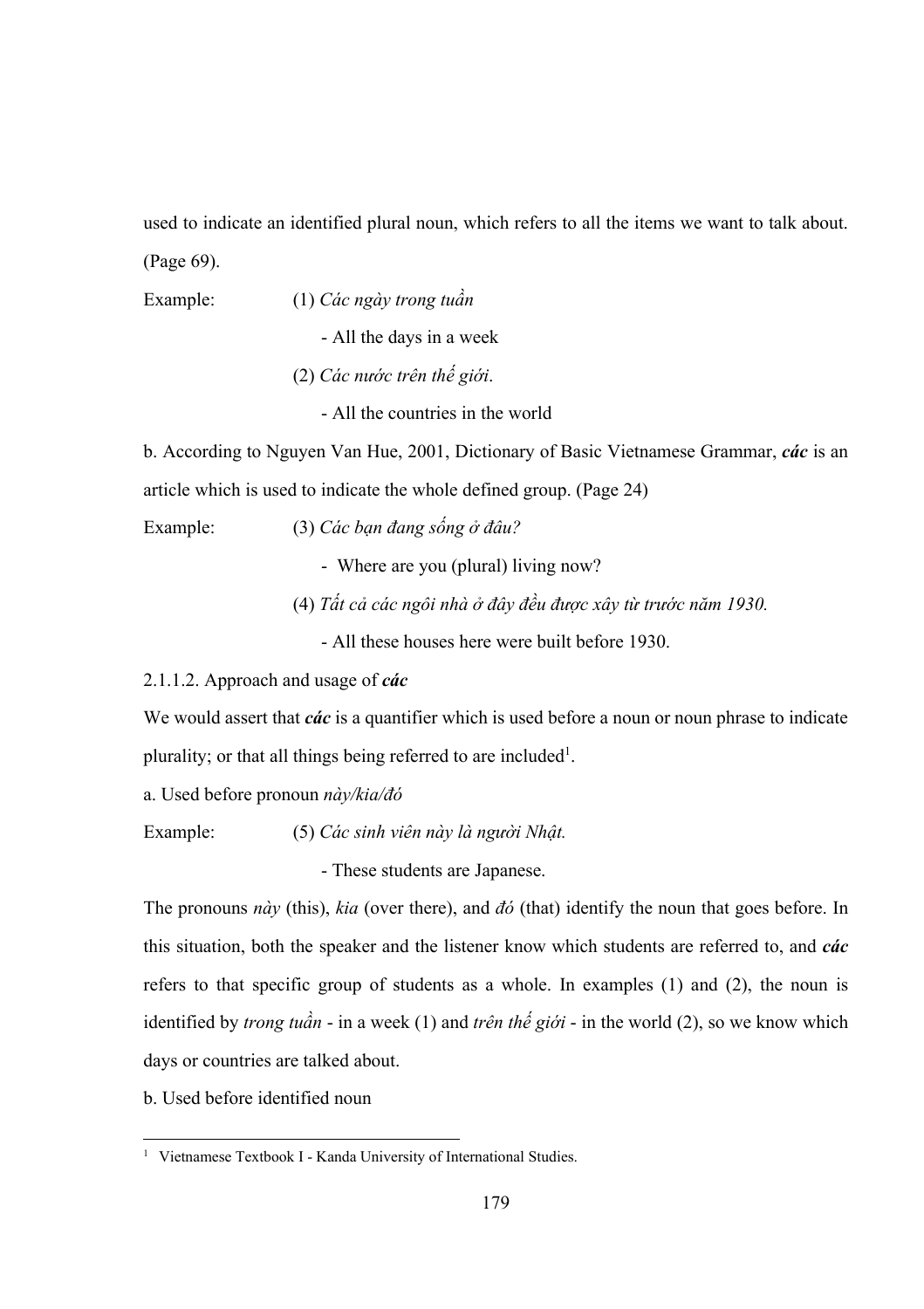Example: (6) *Hiro đã đi đến các công ty ở khu công nghiệp này để tìm việc làm.*

 - Hiro has been to the companies in this industrial park to look for a job. *Các* as used in (6) means that Hiro has been to all the companies in the industrial park, and he remembers which companies he has visited.

2.1.2 *Những* - Definition - Approach - Usage

2.1.2.1. Definition and part of speech of *những*

a. According to Hoang Phe, 2017, Vietnamese Language Dictionary, *những* is part of a noun phrase which is used to express plurality of unidentified items. (Page  $465$ )<sup>2</sup>

Example: (7) *những vì sao đêm*

- night stars

(8) *những ngày thơ ấu*

- childhood days

b. According to Nguyễn Văn Huệ, 2001, Dictionary of Basic Vietnamese Grammar, *những* is an indefinite quantifier, referring to a group, and used to distinguish this group from another group, or to compare it with another one. *Những* is also used to refer to an indefinite group. (Page 228)

Example: (9) *Tân thường kể cho con nghe những kỷ niệm thời trẻ của mình*.

- Tân often tells his son about his memories of youth.

In this situation, Tân has many memories of youth, and we do not know which ones exactly are referred to.

(10) *Anh đã đi du lịch những đâu, và những gì làm anh chú ý hơn cả?* 

 - Where did you travel, and what fascinated you more than anything else? In this situation, the speaker knows that the listener has been to many places and been fascinated by many things, but does not know how many places or how many things, therefore *những* is

<sup>&</sup>lt;sup>2</sup> Vietnamese Textbook I- Kanda University of International Studies.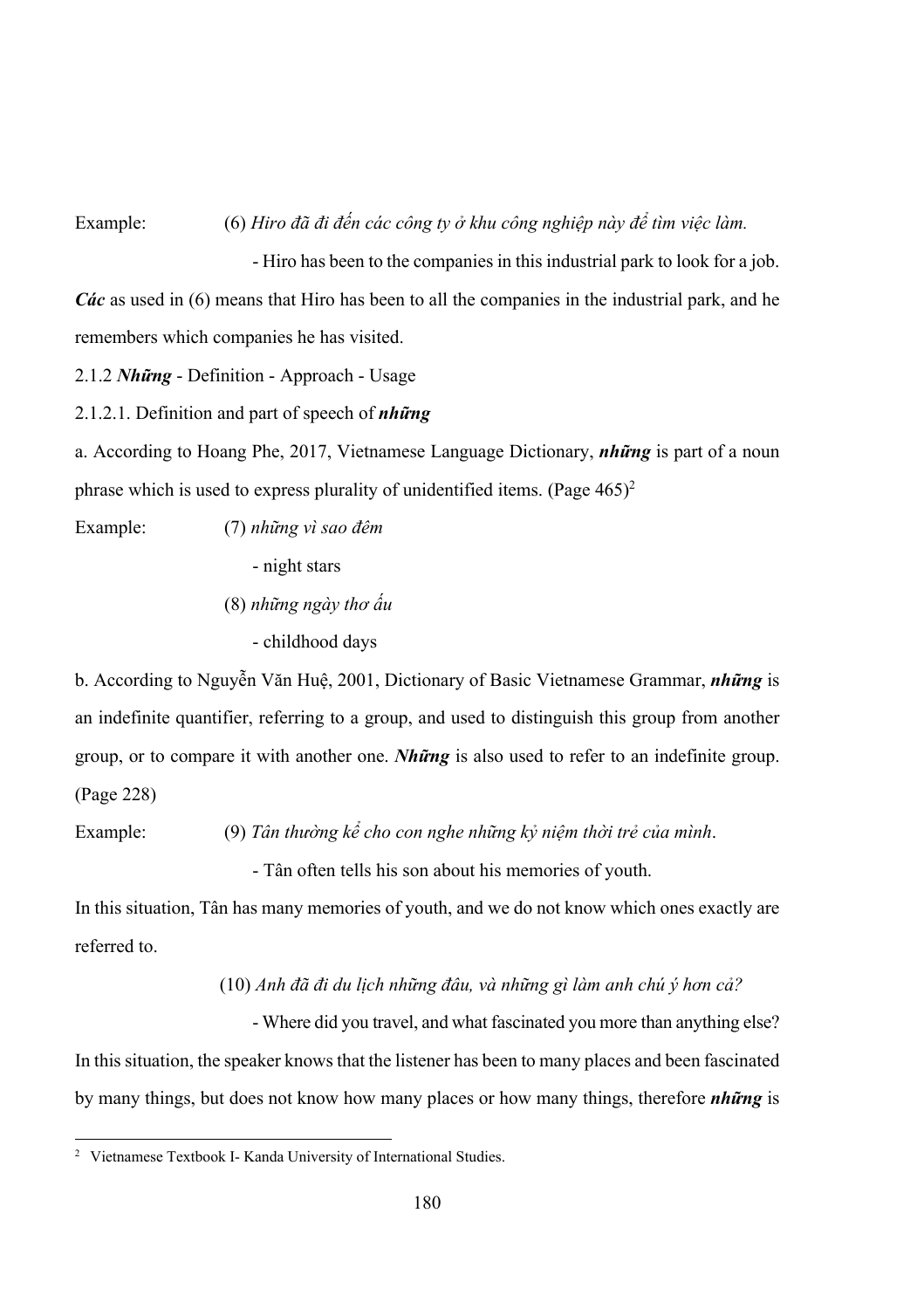used.

2.1.2.2. Approach and usage of *những*

We assert that *những* is a plural indefinite quantifier, and is used before a noun or noun phrase to indicate an indefinite but not all-inclusive quantity<sup>1</sup>.

a. *những* goes before a noun referring to a group which is different from another group, or is compared with another.

Example: (11) Những *năm tháng sinh viên là quãng thời gian đẹp nhất của chúng ta.* - Our student years are the best time of our lives.

In this situation, the university years are just one of many time periods in our lives.

b. *những* goes before a noun referring to an indefinite group.

Example: (12) *Những ngành nghề nhàn rỗi nhưng lương cao rất khó tìm.*

- Easy jobs with high salaries are very hard to find.

In this situation, we do not know what an easy job with a high salary might be.

c. *những* can combine with the indefinite pronouns *gì* or *đâu, ai* to indicate an indefinite group

Example: (13) *Ở Việt Nam anh đã đi những đâu, gặp những ai, ăn những gì?*

- In Vietnam, where did you go, who did you meet, and what did you eat?

In this situation, the speaker knows the listener went to many places, met many people and ate many foods but does not know exactly how many.

2.1.3. Comparison

*Các* is a definite article, and is always followed by a noun with or without a determinative phrase; and *những* is an indefinite article, always followed by a noun with a determinative phrase.

Example: (14) *Các sinh viên đều học tiếng Việt.*

- All students study Vietnamese.

(15) *Những sinh viên đều học tiếng Việt.*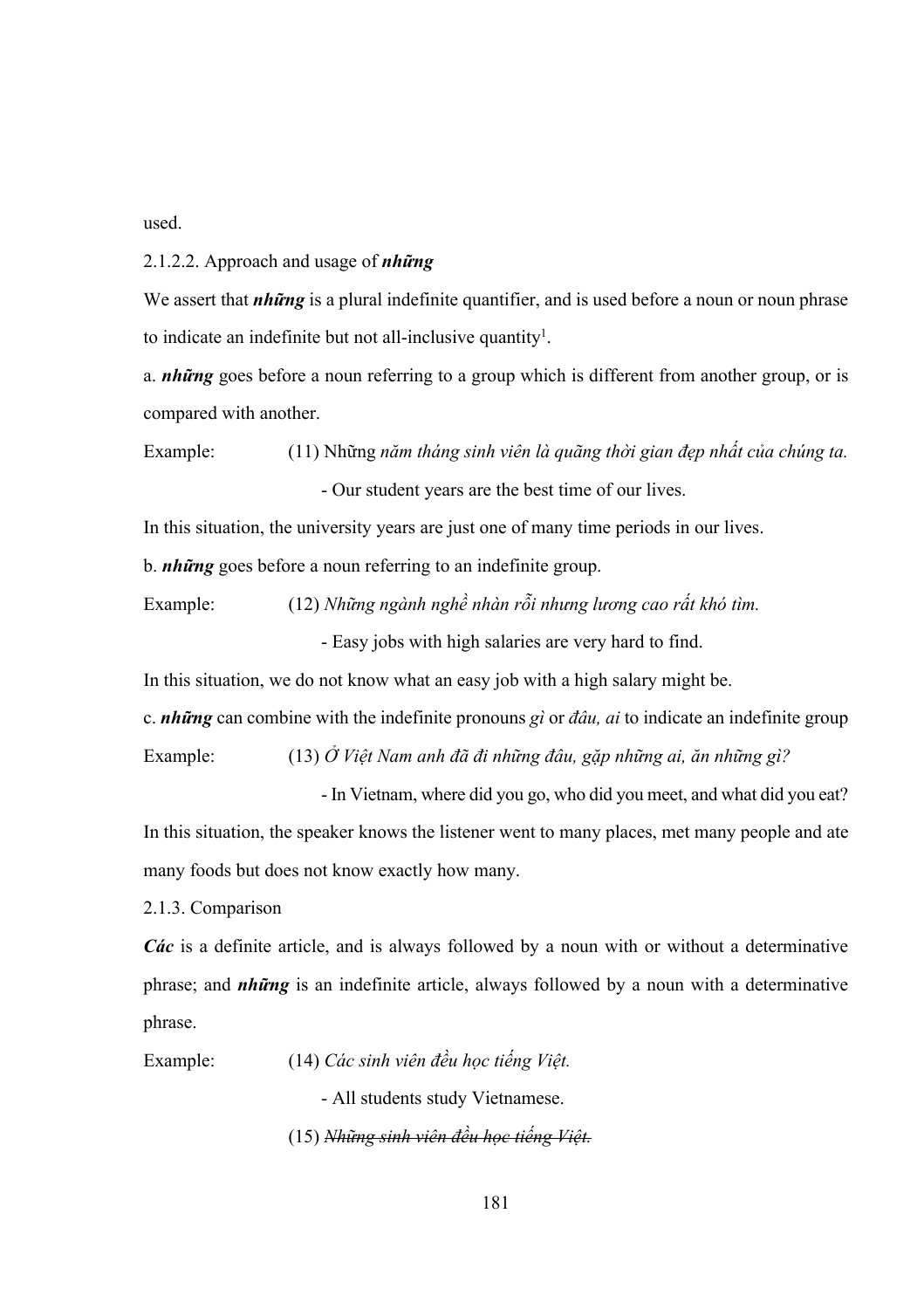- All students study Vietnamese.

In (14), *các* refers to a definite group of students and both the listener and speaker know which students. In (15), *những* refers to an indefinite group of students. Therefore, a modifier must occur to narrow down the range of students, for example *ở đây* - here, or *nước ngoài* - foreign... As it stands, (15) is a wrong sentence, and it must be corrected to:

(15b) *Những sinh viên ở đây đều học tiếng Việt.* 

- All students here study Vietnamese.

According to Long Điền Nguyễn Văn Minh, 1953, *Việt ngữ Tinh nghĩa Từ điển* (Purified Meaning Vietnamese Dictionary), *các* indicates plurality with a general meaning and includes the whole range. *Những* also indicates plurality but only for part of the range which *các*  indicates.

Example: (16) *Tất cả các sinh viên ngồi ở đây, những sinh viên nào đã tham dự ngày hôm qua xin ngồi sang bên trái. Trong các sinh viên ngồi bên trái thì những sinh viên năm nhất ngồi ở trên.*

> - All students sit here; students who participated yesterday please sit on the left side. Of the students who sit on the left side, first year students sit at the front.

In this situation, we can see *các* indicates all students here, and *những* indicates the group of students who are part of the "*các*" students.

It is difficult for Japanese learners to identify whether to use *các* or *những* because in Japanese these words might not occur. The above example can be translated as:

学生はここに座ってください。勉強し終わった学生は右側に座ってください。右側 に座っている学生で一年生は前に。

When talking about designated people or places by their names, *những* should be used. Example: (17) *Các vị anh hùng nước ta như ông Trần Hưng Đạo, ông Lý Thường Kiệt*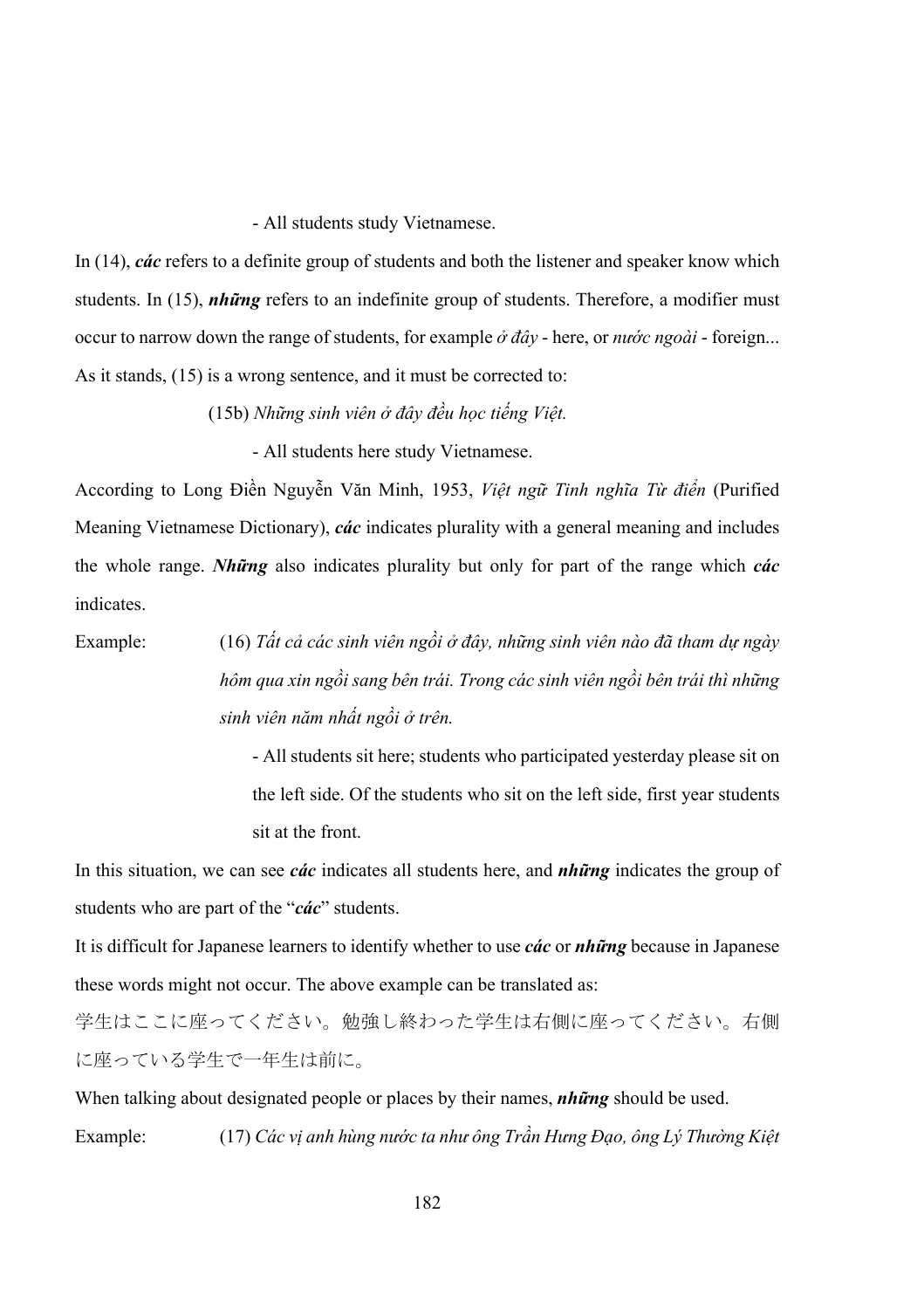*là những người có công rất lớn đối với nhân dân.*

- Our country's heroes, such as Mr. Trần Hưng Đạo and Mr. Lý Thường Kiệt, are people who have made great contributions to the people.

(18) *Các ruộng lúa ở Việt Nam, những ruộng lúa ở miền Bắc thì tốt hơn những ruộng lúa ở miền Trung.*

- Of the rice fields in Vietnam, the rice fields in the North are better than the rice fields in the Centre.

#### **2.2. Group** *cả / tất cả*

2.2.1. *Cả* - Definition - Approach - Usage

2.2.1.1. Definition and part of speech of *cả*

a. According to Hoàng Phê, 2017, Vietnamese Language Dictionary, *cả* is a pronoun meaning all, whole, including everyone or everything without exception. (Page 67)

Example: (19) *Cả nhà đều đi vắng.*

-The whole family has gone out.

b. According to Nguyễn Văn Huệ, 2001, Dictionary of Basic Vietnamese Grammar, *cả* is an adjective which is placed before a classifier (such as *chiếc, quyển, nước, người*, etc.) to indicate the whole of the unit. (Page 17)

Example: (20) *Ngày mai cả trường đi Vũng Tàu.*

- Tomorrow, the whole school will go to Vũng Tàu.

2.2.1.2. *Cả* - Approach - Usage

We assert that  $c\hat{a}$  is used to indicate the whole unit<sup>3</sup>. We can see  $c\hat{a}$  occurring in these situations below:

a. Before a noun of time, such as day, night, week, month, year, decade, century, etc.

<sup>&</sup>lt;sup>3</sup> Vietnamese Textbook II- Kanda University of International Studies.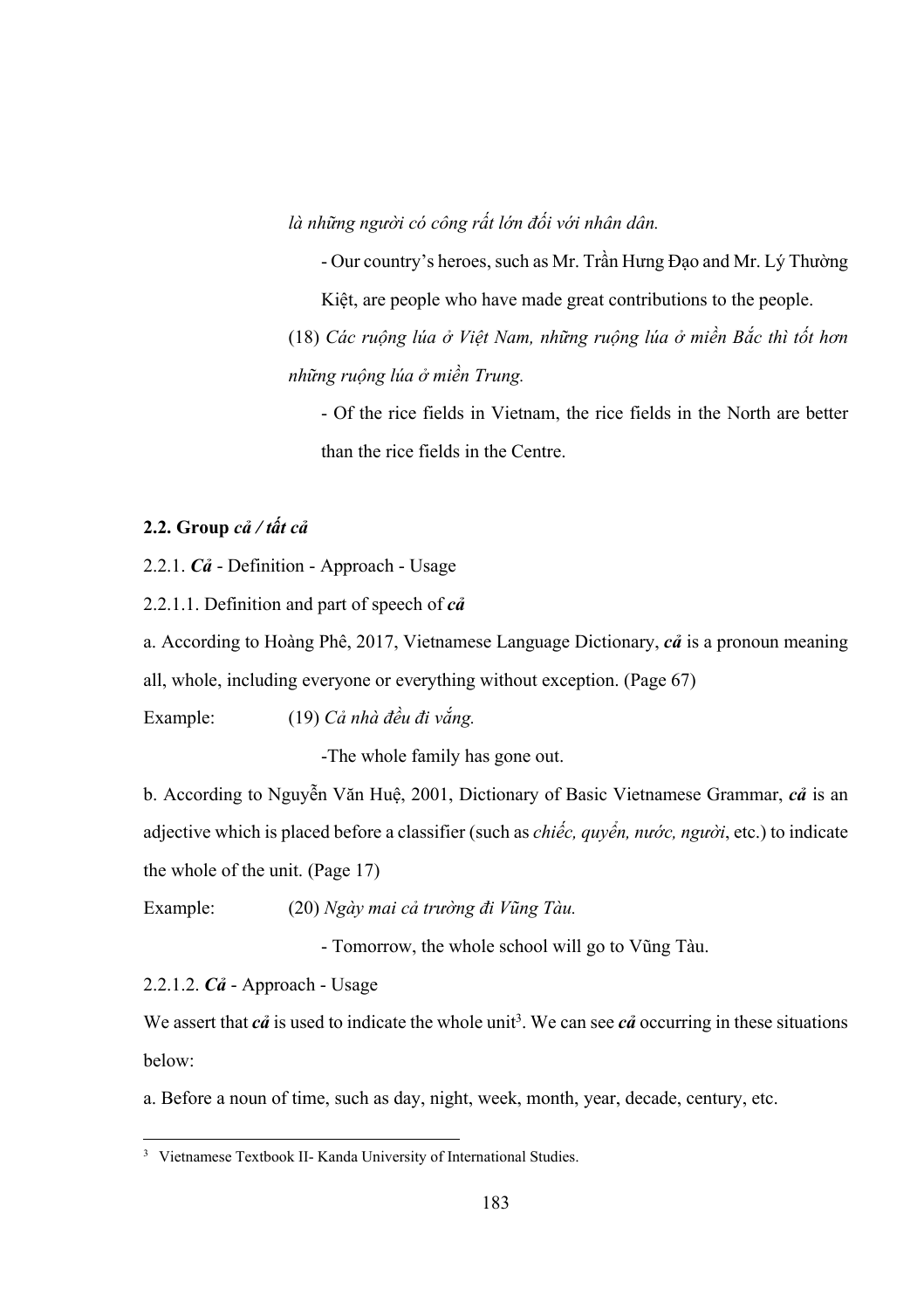Example: (21) *Cô ấy ngủ cả ngày.*

- She sleeps all day.

(22) *Cả tháng tôi không gặp anh ấy rồi.*

- I have not seen him for a whole month.

b. Before a noun with a specific meaning, such as book, country, city, university, family, etc.

Example: (23) *Cả trường Kanda sẽ đi British Hill tuần sau.*

- The whole of Kanda University will go to British Hill next week.

(24) *Tôi đọc cả quyển sách này rồi.*

- I've read this whole book already.

c. Before an abstract noun, such as life, love, dream, etc.

Example: (25) *Cả cuộc đời ông ấy sống ở thành phố này.*

- He has lived in this city for his whole life.

(26) *Cả tình yêu này anh dành cho em.*

- All my love is for you.

d. Before a number to emphasize a high level or large amount, and often is used in speaking.

Example: (27) *Anh ấy ăn cả năm chén cơm.*

- He ate all five bowls of rice.

In this situation, the speaker implies that five bowls of rice is a lot, or too much.

2.2.2. *Tất cả* - Definition - Approach - Usage

2.2.2.1. Definition and part of speech of *tất cả*

a. According to Hoàng Phê, 2017, Vietnamese Language Dictionary, *tất cả* is a pronoun which

is used to indicate all items with no exceptions. (Page 590)

Example: (28) *Tất cả đều tán thành.*

- They all agree.

(29) *Làm tất cả mọi việc.*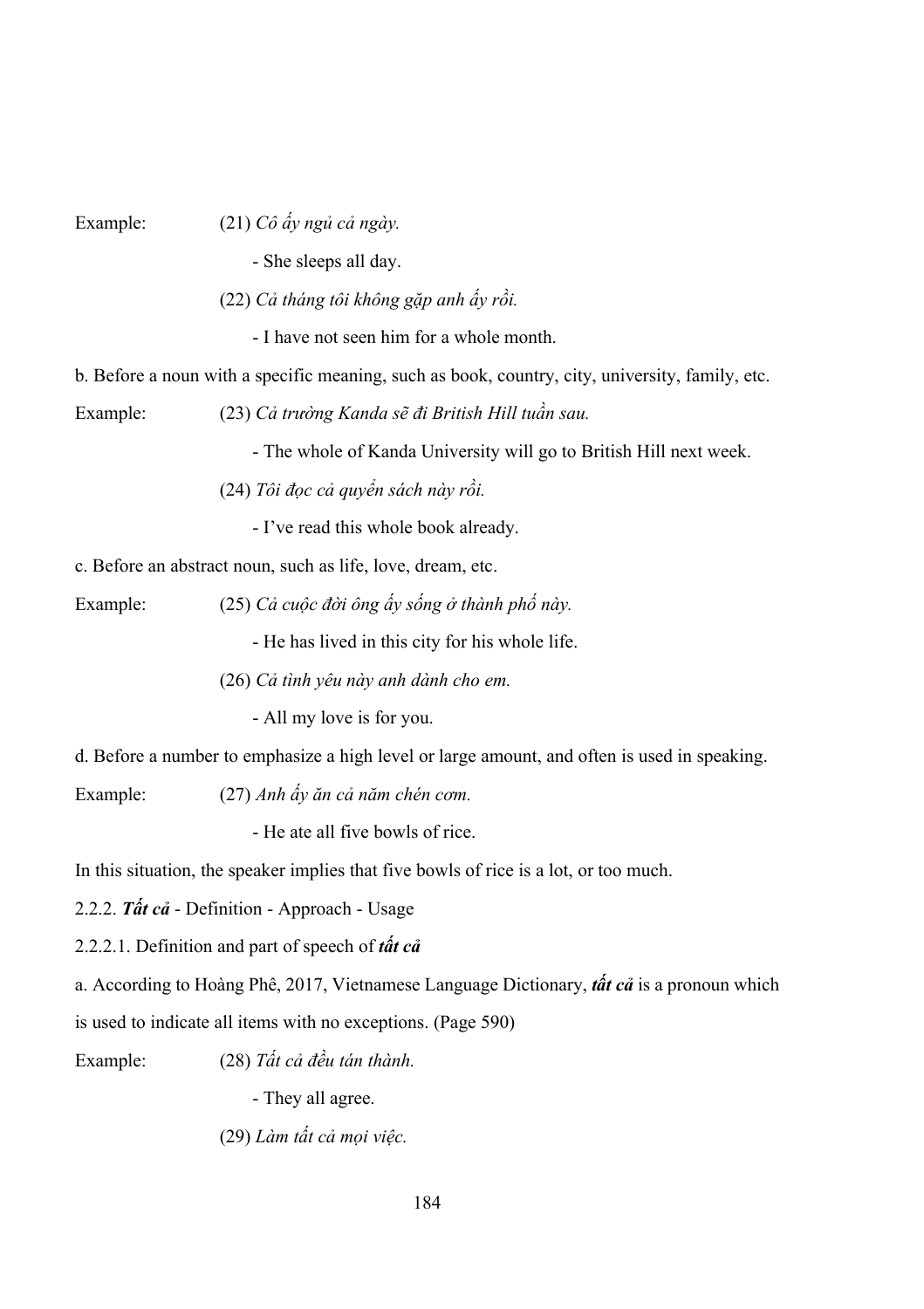- Do everything.

b. According to Nguyễn Văn Huệ, 2001, Dictionary of Basic Vietnamese Grammar, *tất cả* is a pronoun, referring to all units of a group or class. Grammatically, *tất cả* can be used as the subject or the object of a sentence. (Page 272)

Example: (30) *Tôi mua tất cả.*

- I will buy it all.

(31) *Tất cả sẽ đi Tokyo.*

- We will all go to Tokyo.

2.2.2.2. *Tất cả* - Approach - Usage

We assert that *tất cả* is a pronoun that can be a subject or an object in a sentence, or is used before a plural noun as a quantifier to indicate all members or parts of a group<sup>4</sup>.

a. Goes before *các, những,* or *mọi* when followed by a noun, and in such a combination, can be the subject or the object of a sentence.

Example: (32) *Tất cả mọi người đã đến.* 

- Everybody has come.

(33) *Tôi thích tất cả các thành phố mà tôi đã đến.*

- I like all the cities that I have been to.

b. Goes before a personal pronoun (plural) to emphasize all the members of that group.

Example: (34) *Tất cả chúng ta phải học hành chăm chỉ.*

- All of us should study hard.

(35) *Tất cả các anh chị phải nộp bài tập đúng hạn.*

- All of you must submit your homework on time.

c. Is used as a subject or object when the meaning is a total.

Example: (36) *Tất cả 20 sinh viên.*

<sup>4</sup> Vietnamese Textbook II- Kanda University of International Studies.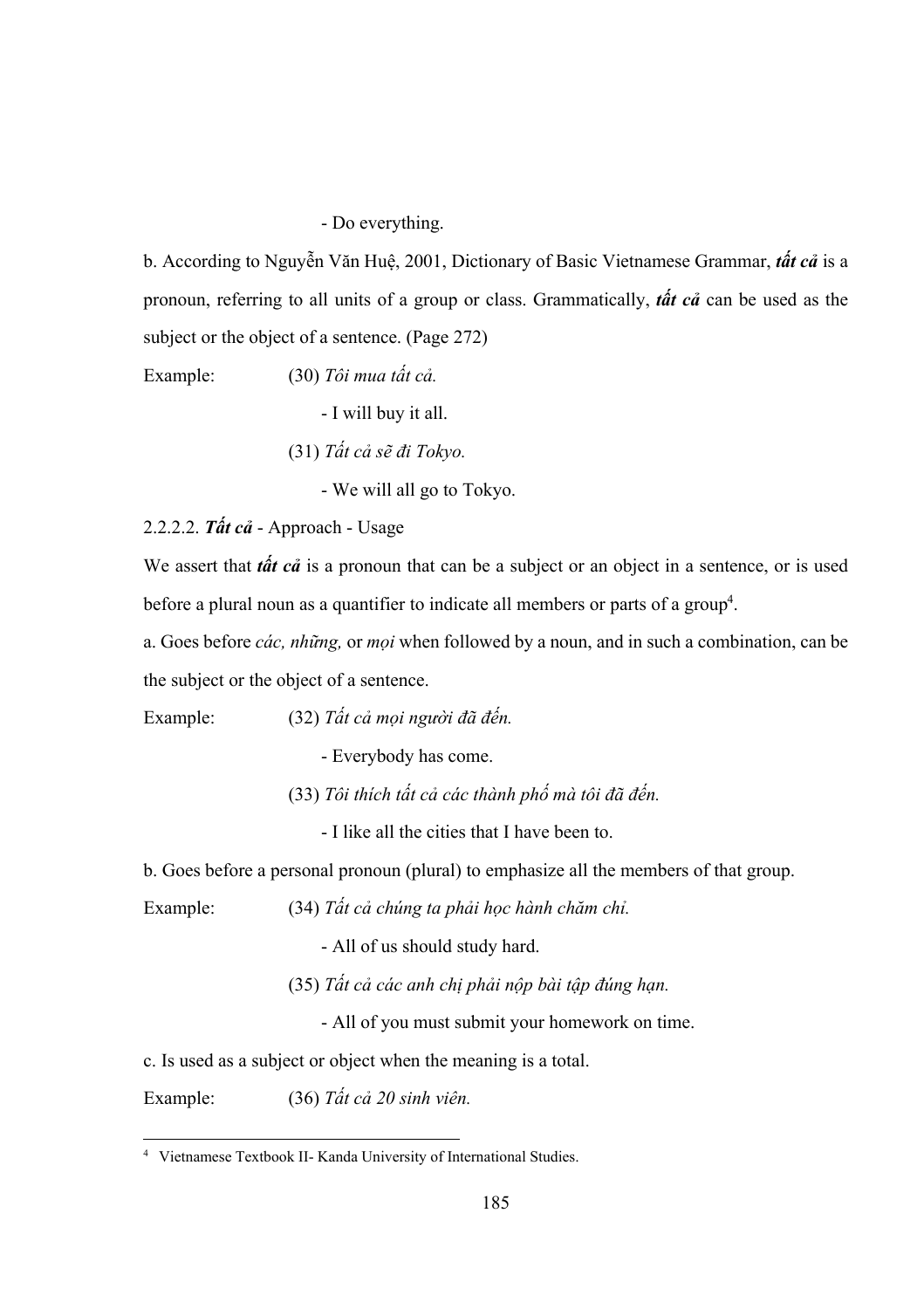- There are 20 students in all.

(37) *Sách tiếng Việt I có tất cả 6 bài.*

-Vietnamese Book 1 has 6 lessons altogether.

We can see in (36) that no verb is required, but it can also be said with verb *có* - has or *là* - is.

(36a) *Tất cả là 20 sinh viên.*

Or (36b) *Tất cả có 20 sinh viên.*

2.2.3. Comparison

According to Nguyễn Văn Huệ, 2001, Dictionary of Basic Vietnamese Grammar, *tất cả* refers to every unit of a group or class, whereas *cả* indicates the complete group considered as a unit, without regard to the elements which make up that unit. *Cả* cannot be used as a subject. (Page 272).

Example: (38a) - *Trong lớp này ai là sinh viên khoa tiếng Việt?*

- *Tất cả là sinh viên khoa tiếng Việt.*
- Who is a Vietnamese major in this class?
- Everyone is.

(38b) - Trong lớp này ai là sinh viên khoa tiếng Việt?

- Cả là sinh viên khoa tiếng Việt.

- Who is a Vietnamese major in this class?

- Everyone is.

The answer of (38b) is wrong because *cả* cannot be used by itself, but it can be corrected to: *Cả lớp này là sinh viên khoa tiếng Việt*.

Look at the situations below:

### (39a) - *Bánh ngon lắm. Chị muốn mua mấy cái?*

 *- Tôi mua tất cả.* 

- This cake is delicious. How many do you want to buy?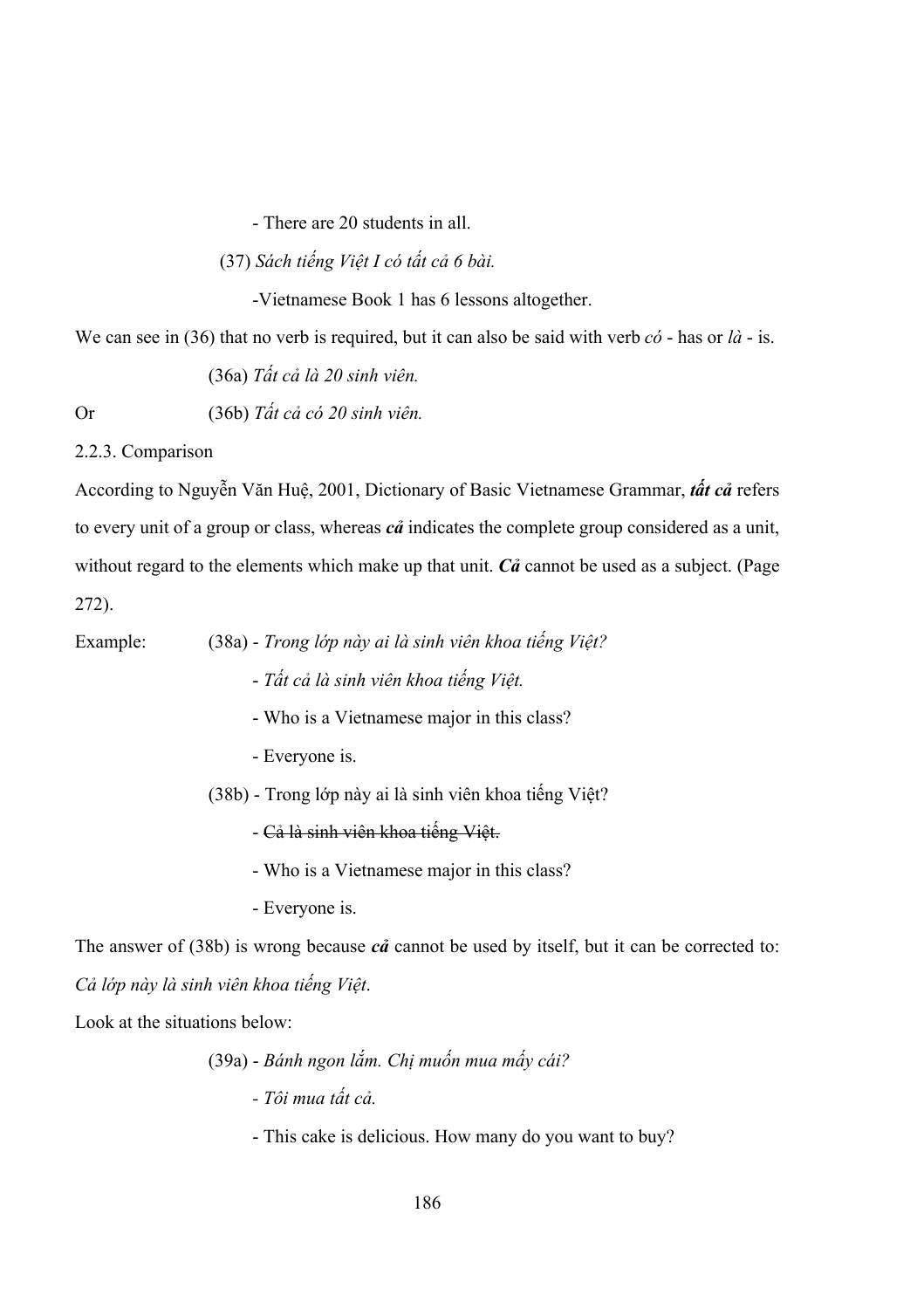- I will buy them all.

(39b) - *Bánh ngon lắm. Chị muốn mua mấy cái?*

-*Tôi mua cả.* 

- This cake is delicious. How many do you want to buy?
- I will buy it all.

Both answers (39a) and (39b) mean that the speaker wants to buy all cakes the seller has. But in (39a) the unit that the speaker mentions is only the cakes, while in (39b) the unit the speaker includes perhaps the basket which contains all the cakes.

We can convert *cả* into *tất cả* as below:

Example (40) All my family like(s) traveling.

(40a) *Cả gia đình tôi thích đi du lịch.*

私の家族は旅行が好きです-All my family likes traveling.

As same as (40b) *Tất cả mọi người trong gia đình tôi thích đi du lịch.*

私の家族は全員旅行が好きです - All my family like traveling.

In (40a) *gia đình* – family is a complete unit, so *cả* is used here to indicate the whole group (several people - *những người*) but there is no word for this in Japanese. In English, this is indicated by 3rd person singular usage, "likes". And in (40b) *mọi người trong gia đình* - all members of the family are a plurality, so *tất cả* is used here to indicate all the ones in a group, indicated in English by the 3<sup>rd</sup> person plural "like".

2.3. **Group of** *vẫn/còn:* Both words are adverbs indicating an action or state which is continuously happening.

2.3.1. *Còn* - Definition - Approach - Usage

2.3.1.1. *Còn* - Definition and part of speech

*Còn* has three different usages: as a verb, in a combination and as an adverb. In this paper, we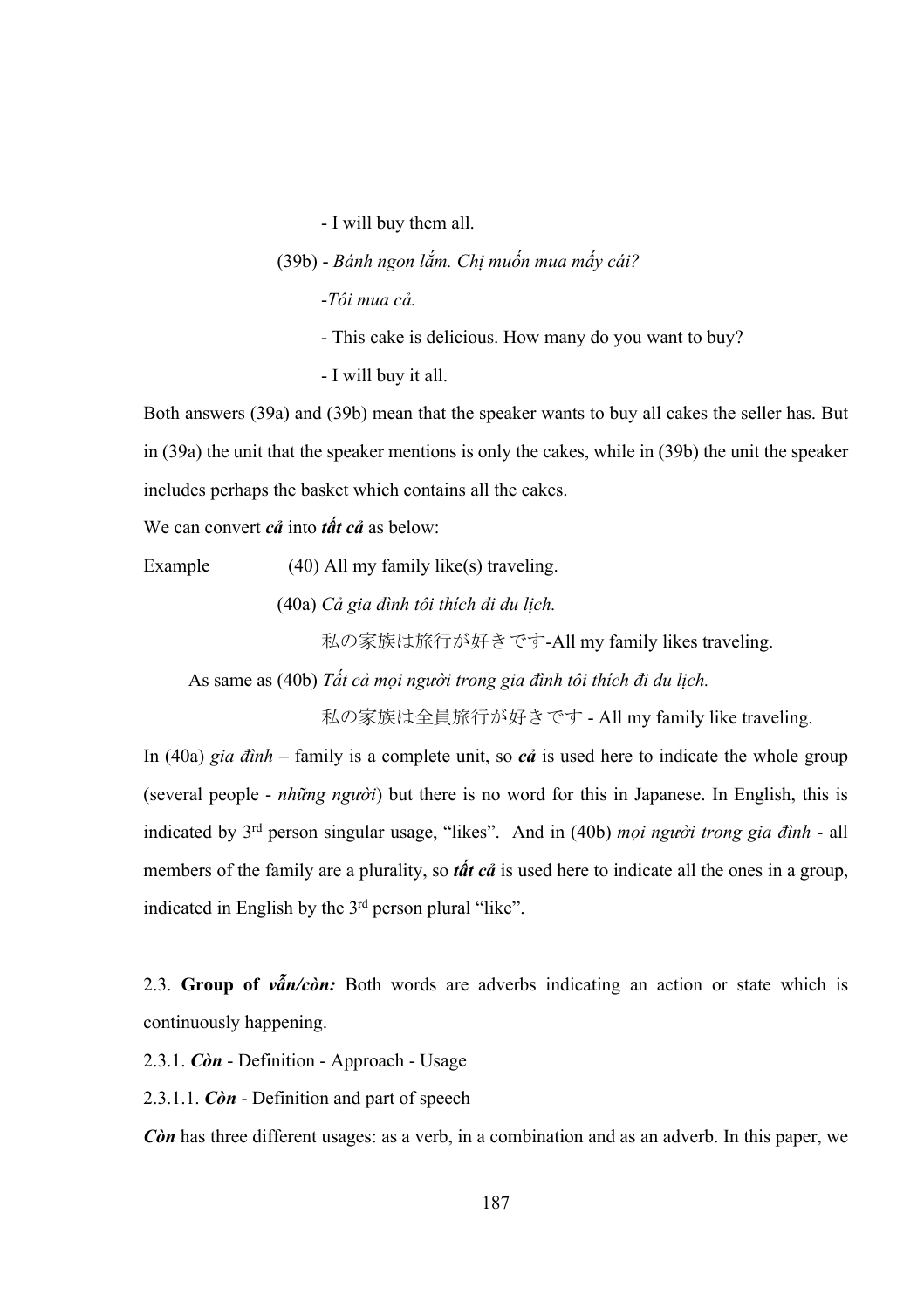focus on distinguishing between *còn* as an adverb, and *vẫn*/*vẫn còn*.

a. According to Hoàng Phê, 2017, Vietnamese Language Dictionary, *còn* is an adverb that indicates an event, an action or a state which is continuously happening until some moment of time, or to express the affirmation of an event, an action or a quality which is totally different or opposite to before. (Page 120)

Example: (41) *Anh ta còn rất trẻ.*

- He is still very young.

(42) *Hôm qua còn nắng hơn hôm nay.* 

- Yesterday was even sunnier than today.

b. According to Nguyễn Văn Huệ, 2001, Dictionary of Basic Vietnamese Grammar, *còn* is an adverb, placed before a verb or adjective to express the continuation of an action, a status or a quality that is not finished yet, or does not come up to standard, or does not meet a requirement. (Page 68)

Example: (43) *Anh ấy còn ngủ*.

- He is still sleeping.

(44) *Quán café này còn vắng khách.*

- There are still few customers at this cafe.

2.3.1.2*. Còn* - Approach - Usage

We assert that *c*on is placed before a verb and used to express continuation of an action/ status/quality of something or someone, but that it will stop/finish/end<sup>5</sup>.

Example: (45) *Tôi còn học đến 5 giờ.* – I will still be studying at 5 o'clock.

*Còn* can be used by itself as a response, as in:

(46)- *Anh còn làm việc hả?*

- *Còn.* 

<sup>5</sup> Vietnamese Textbook II- Kanda University of International Studies.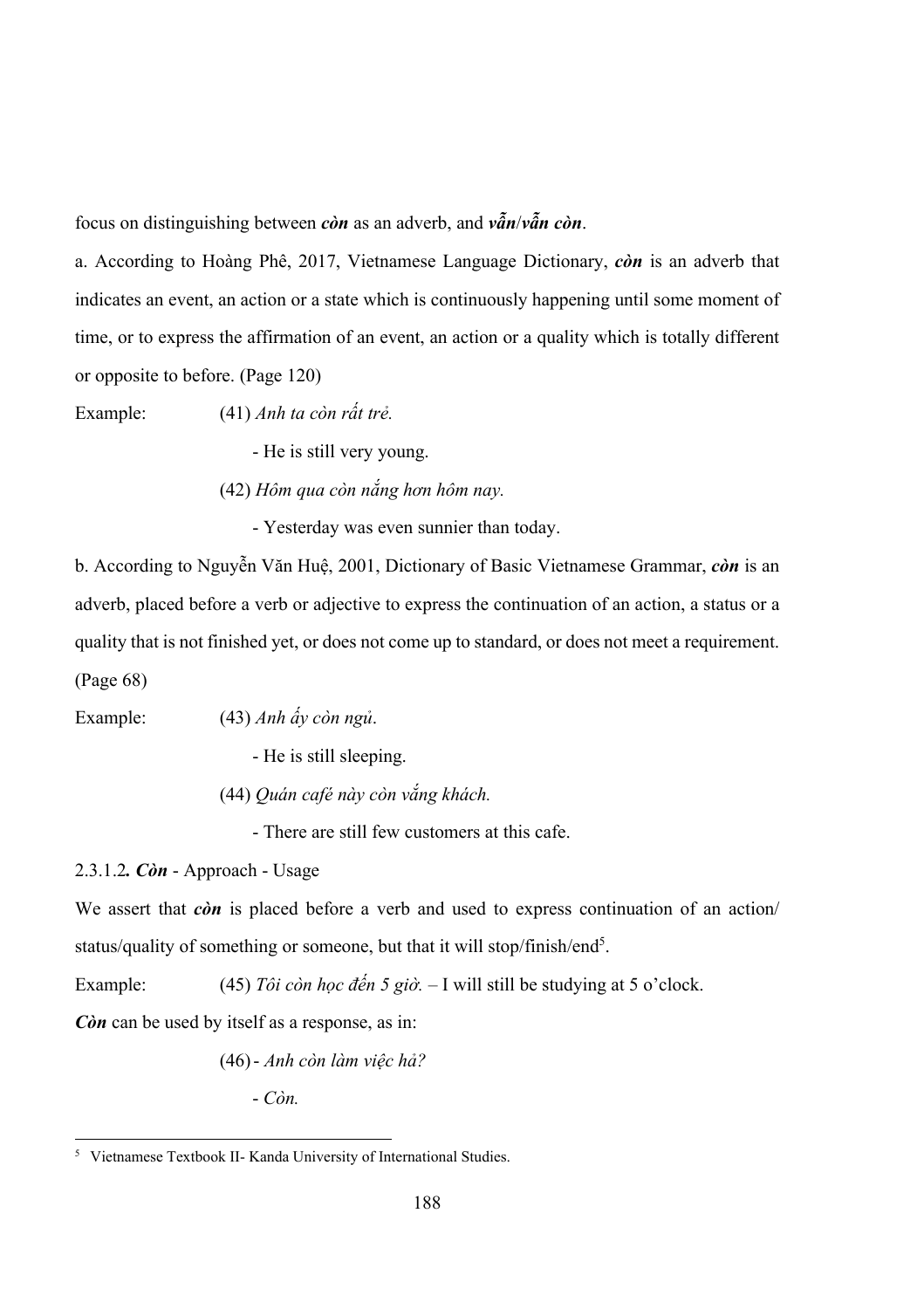- Are you still at work?

- Yes. I am.

2.3.2. *Vẫn* - Definition - Approach - Usage

2.3.2.1. *Vẫn* - Definition and part of speech

a. According to Hoang Phe, 2017, Vietnamese Language Dictionary, *vẫn* is an adverb indicating three different meanings: (a1) expressing the continuation of some action, status, or quality, continuously happening as before without changing at the time of speaking; (a2) expressing affirmation of what is happening, although the condition is unusual; (a3) expressing affirmation of a judgement that a state or action compares favourably with another, even though it may seem negative by itself. (Page 726)

Example: (47) *Trời vẫn tối.*

- It's still dark.

(a1: the darkness continues to exist at the time of speaking.)

(48) *Khó vẫn phải làm.*

- It's difficult but you still have to do it.

(a2: affirmation that even though it's difficult, it must be done.)

(49) *Có vẫn hơn không.*

- Better late than never.

(a3: affirmation that although beinglate is not good, it's better than not coming at all.)

b. According to Nguyễn Văn Huệ, 2001, Dictionary of Basic Vietnamese Grammar, *vẫn* is an adverb which is used to express continuation of an action, a state or a quality of something or someone which normally would change. (Page 304)

Example: (50) *Trông anh Tân vẫn thế!*

-You look the same (as before)!

In this situation, the speaker wants to say that Mr.Tân's appearance has not changed (although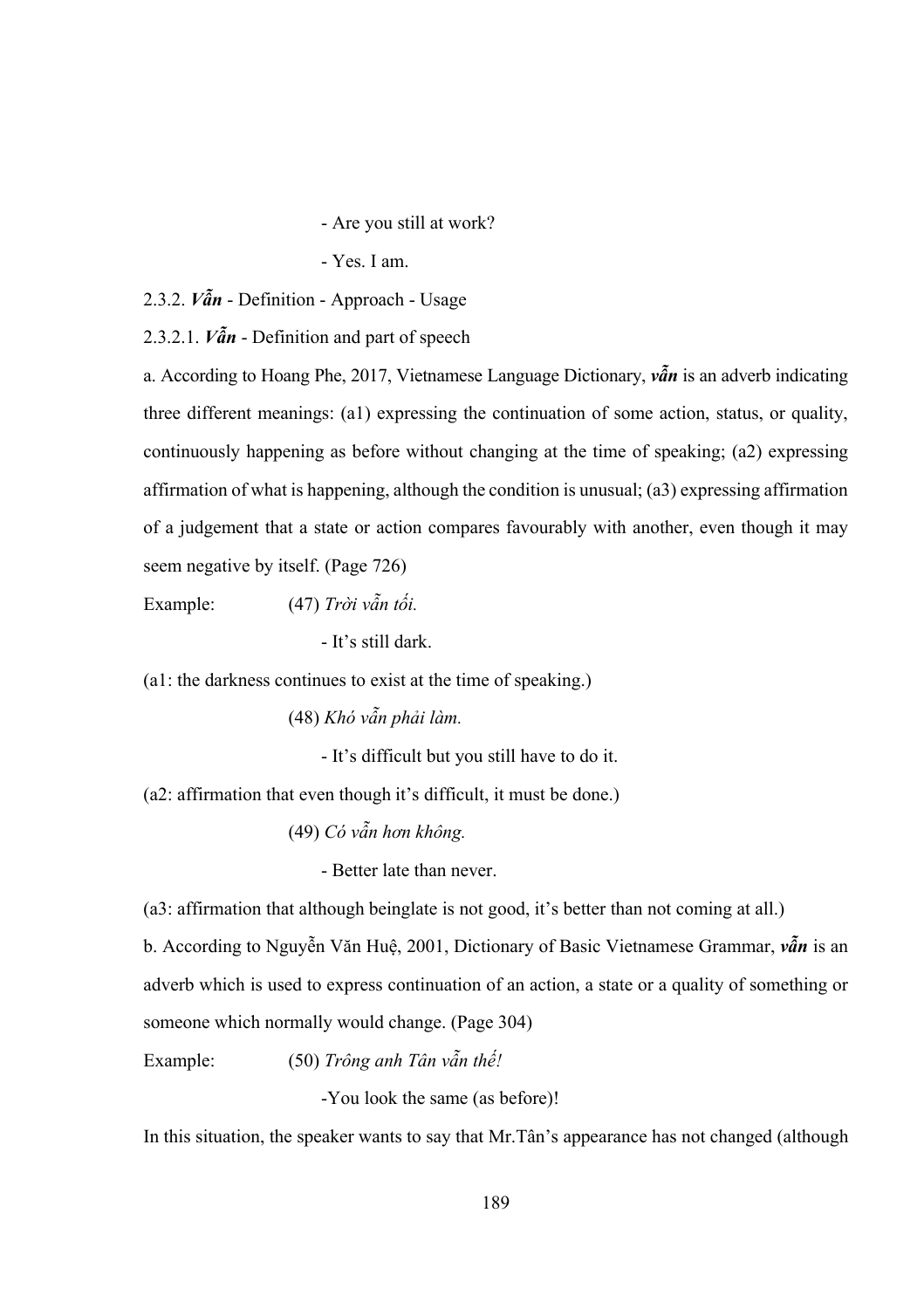it should have changed because he is older.) The *thế* in this sentence is a pronoun that refers to the state of Mr. Tân in the past.

2.3.2.2. *vẫn* - Approach - Usage

We assert that  $v\tilde{a}n$  is used to express continuation of an action/state/quality of something/ someone which normally would change.

a. *Vẫn* is placed before a verb or adjective to indicate continuation of an unchanging quality. Example: (51) *Thành phố này vẫn ồn ào, đông đúc như ngày nào.* 

- This city is still as noisy and crowded as before.

In this situation,  $v\tilde{a}n$  indicates the the state of the city's noise and crowds has not changed. b. *Vẫn* is placed before a verb to indicate the continuing or prolonged state which is supposed to be replaced by another action.

Example: (52) *Muộn rồi mà anh ấy vẫn ngủ.*

- It's late but he is still sleeping.

In this situation, *vẫn* indicates the continuing or prolonged of the state *sleeping* which should be replaced by another action *wake up*.

c. *Vẫn* is placed before the comparative word *hơn* to indicate that something is certainly better than doing it another way.

Example: (53) *Đến sớm vẫn hơn bạn ạ!*

- You'd better arrive earlier!

In this situation, *vẫn* indicates that getting there earlier is better.

d. *Vẫn* is placed before a verb to indicate the continuation of a state or a quality of something or someone, which normally would change.

Example: (54) Trông chị vẫn trẻ đẹp như xưa.

- You still look as young and beautiful as before.

In this situation,  $v\tilde{a}n$  indicates that the qualities of her youth and beauty continue the same as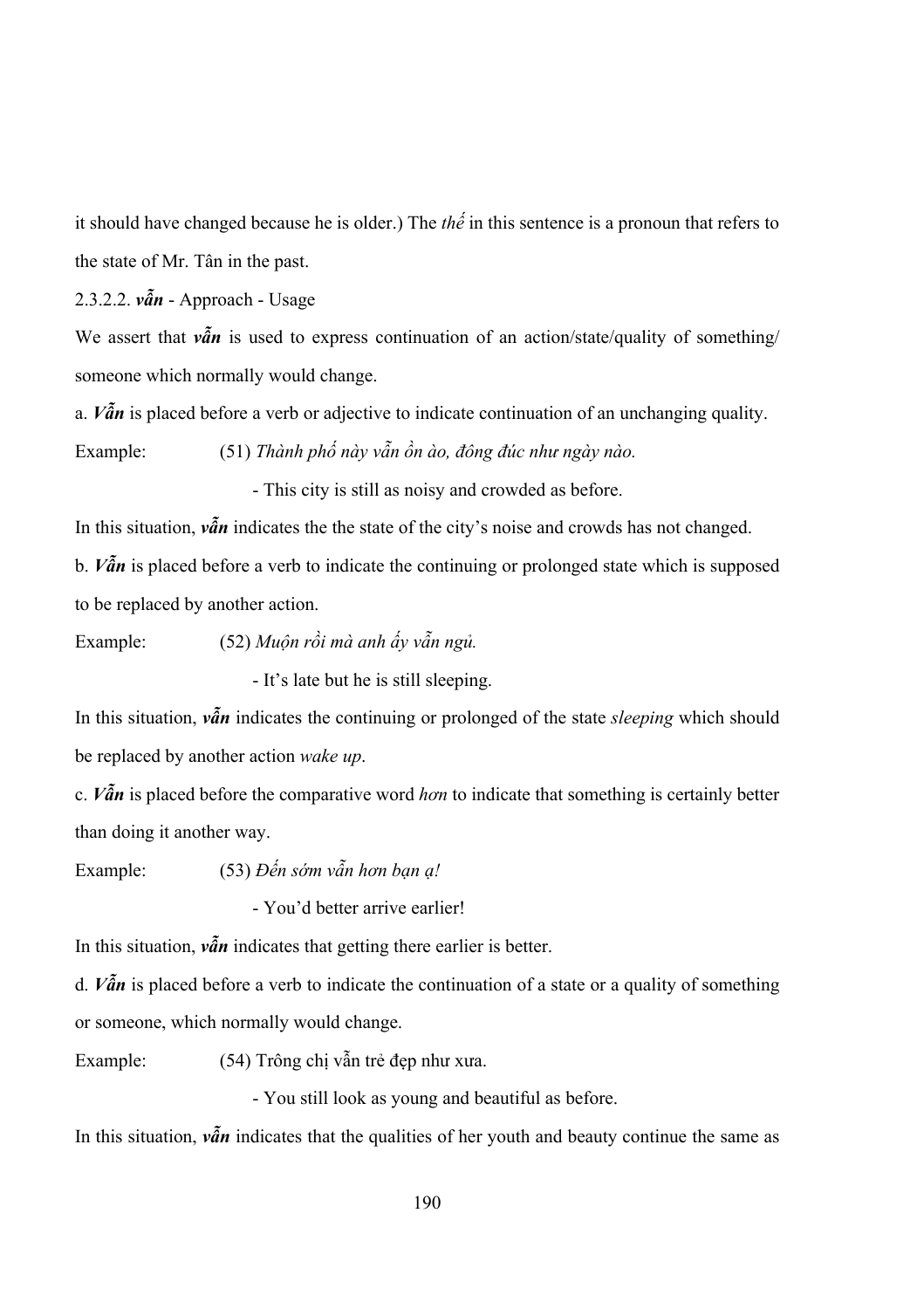before, despite her growing older.

2.3.3. Comparison

 $V\tilde{a}$ *n* and *còn* are adverbs, and they have the same function, indicating the continuation of an action, state, or quality, but they have different nuances, as in examples below:

(55). Nó còn ngủ. - He is still sleeping.

(56) *Nó vẫn ngủ*. - He is still sleeping.

(56) *Nó vẫn còn ngủ.* - He is still sleeping.

The implication of (55) is that sleeping is a state, and *còn* indicates that the state of sleeping is continuing, and it will be ended by another action, waking up. In (56), **vẫn** indicates the state of sleeping is continuing, and although it should normally change, it has not changed at the time of speaking. Example (57) implies that despite some kind of action (calling or yelling), the subject has not been affected and still has not changed; thus *vẫn còn* is used to indicate the stronger meaning. It is difficult for Japanese leaners to identify the difference between them because (55), (56) and (57) are all said in Japanese as: 彼はまだ寝ています。

 $V\tilde{a}$ *n* is also indicates an action which would not happen under normal conditions and yet happens anyway, as in:

> (58) (*Trời mưa to*) *Anh ấy vẫn đi.* – (It's raining heavily) He is still going. (大雨です) 彼はまだ行っています。

#### **III. Conclusion**

*Cả* is a pronoun of quantity, indicating a large unit; *tất cả* is also a pronoun but different from *cả*, in that *tất cả* includes many small units gathered in one large unit. *Cả* combined with a noun (*cả* + noun) can be the subject of a sentence; *tất cả* is a pronoun that can also take the role of a subject in a sentence.

*Các* is a quantifier which is used before a noun or noun phrase to indicate plurality; or that all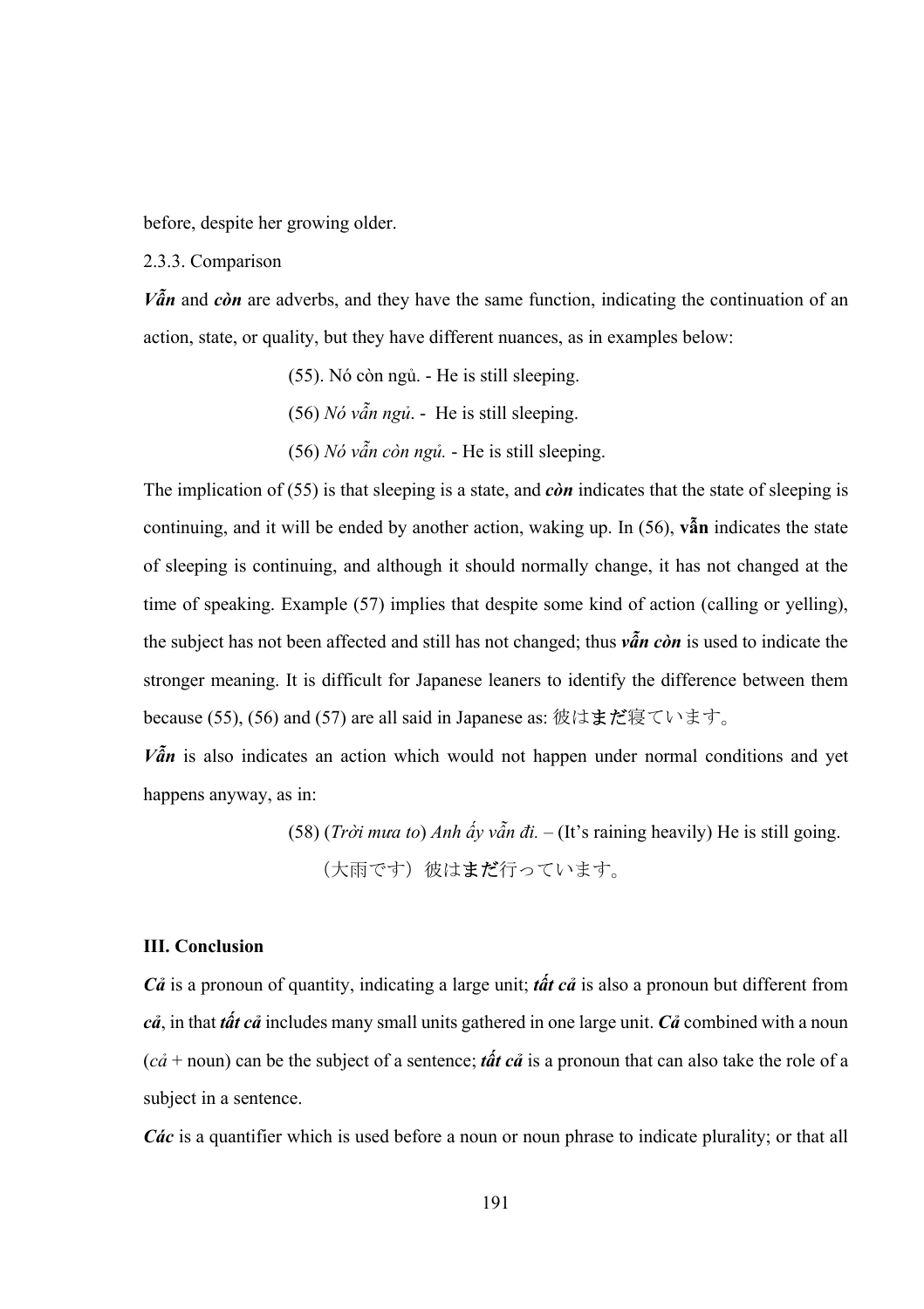things being referred to are included; *những* is also a plural indefinite quantifier, used before a noun or noun phrase to indicate an indefinite but not all-inclusive quantity. *Các* is large defined unit which can include many *những* groups.

Both *còn* and *vẫn* are placed before a verb and used to express continuation of an action/status/quality of something or someone, but they have different meanings: while the continuation of an action/status/quality of *còn* will be replaced by another one, the existance of an action/status/quality indicated by *vẫn* will keep going or happen, in spite of something else. Determining the meaning and placement in sentences of words as we have shown above is a personal experience. We have applied it in the process of teaching foreign students Vietnamese as a foreign language at the elementary level (at the end of the Vietnamese Language Textbook I &II) and have achieved some positive results. We hope to contribute some useful ideas to help learners use vocabulary more accurately and effectively, and we also appreciate any feedback to further improve our teaching and our students' learning experience. Teaching Vietnamese as a second or foreign language is an open and unlimited topic. Experience helps us to achieve our goal of serving learners in the best way.